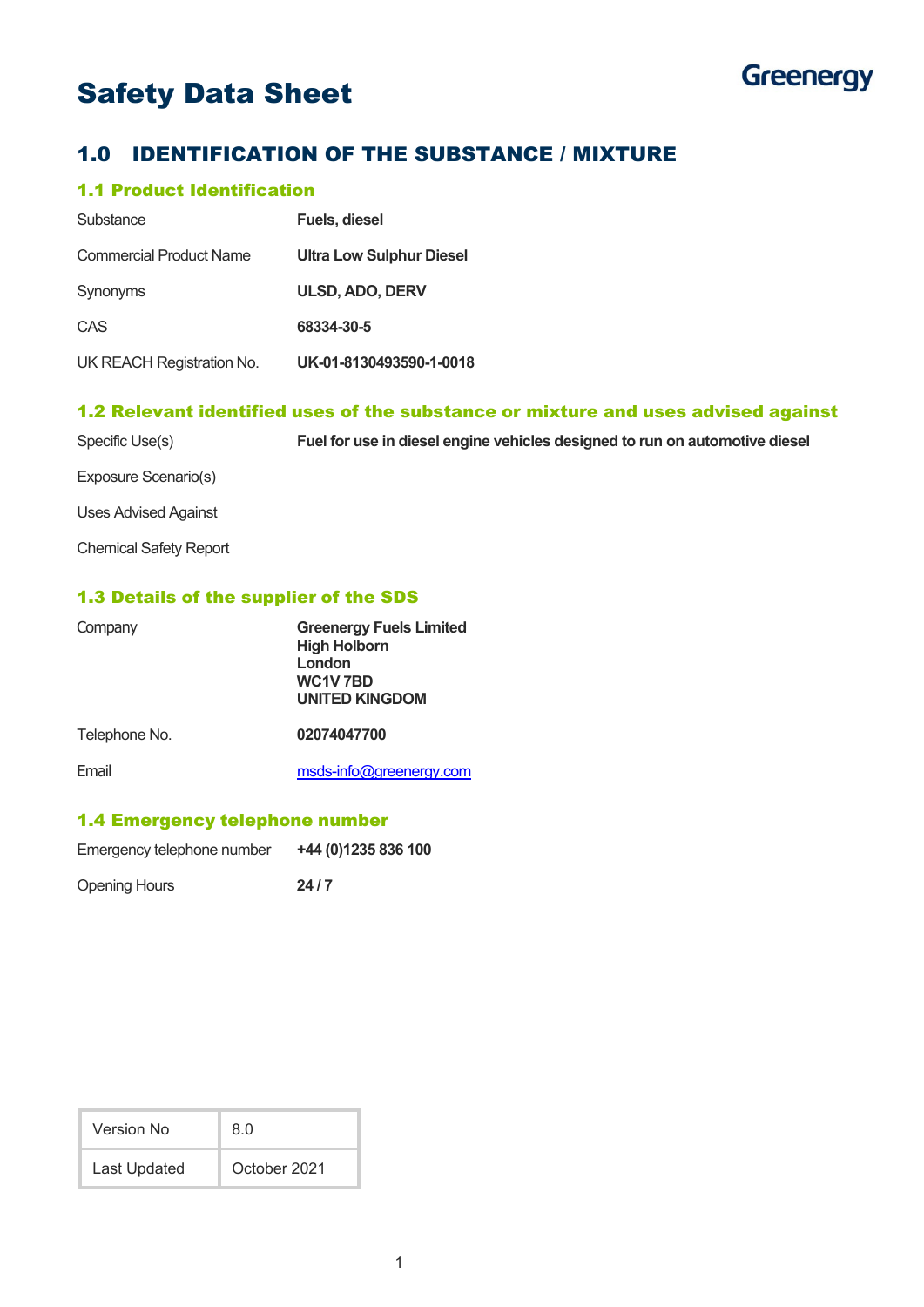# 2.0 HAZARDS IDENTIFICATION

#### 2.1 Classification of the substance or mixture

#### **Classification according to GB CLP Regulation (EC 2008/1272/GBRET)**

CLP-Classification: The product is classified as hazardous in accordance with Directive GHS.

| Flam. Liq. 3              | H <sub>226</sub> |
|---------------------------|------------------|
| Skin Irrit. 2             | H315             |
| Acute Tox. 4 (Inhalation) | H332             |
| Carc. 2                   | H351             |
| Asp.Tox. 1                | H <sub>304</sub> |
| STOT RE <sub>2</sub>      | H373             |
| <b>Aquatic Chronic 2</b>  | H411             |
|                           |                  |

For the full text of classification codes and/or H-phrases in this section, see section 2.2 below

## 2.2 Label elements

## **Labelling according to UK CLP Regulation**

CLP pictograms:



| Signal word:<br><b>CLP Hazard statements:</b> | Danger<br>H226 - Flammable liquid and vapour.<br>H304 - May be fatal if swallowed and enters airways.<br>H315 - Causes skin irritation.<br>H332 - Harmful if inhaled.<br>H351 - Suspected of causing cancer<br>H373 - May cause damage to organs through prolonged or repeated exposure<br>H411 - Toxic to aquatic life with long lasting effects.                                                                   |
|-----------------------------------------------|----------------------------------------------------------------------------------------------------------------------------------------------------------------------------------------------------------------------------------------------------------------------------------------------------------------------------------------------------------------------------------------------------------------------|
|                                               | CLP Precautionary statements: P260 - Do not breath dust/fumes/gas/mist/vapours/spray.<br>P280 - Wear protective gloves.<br>P273 - Avoid release to the environment<br>P301+P310 - If swallowed, immediately call a doctor.<br>P331 - Do NOT induce vomiting<br>P403 + P235 – Store in a well ventilated place. Keep cool.<br>P501 - Dispose of contents/container to hazardous or special waste collection<br>point. |

### **Labelling according to GB CLP (EC 2008/1272/GBRET)**

Not relevant

#### **Other Hazards**

Not relevant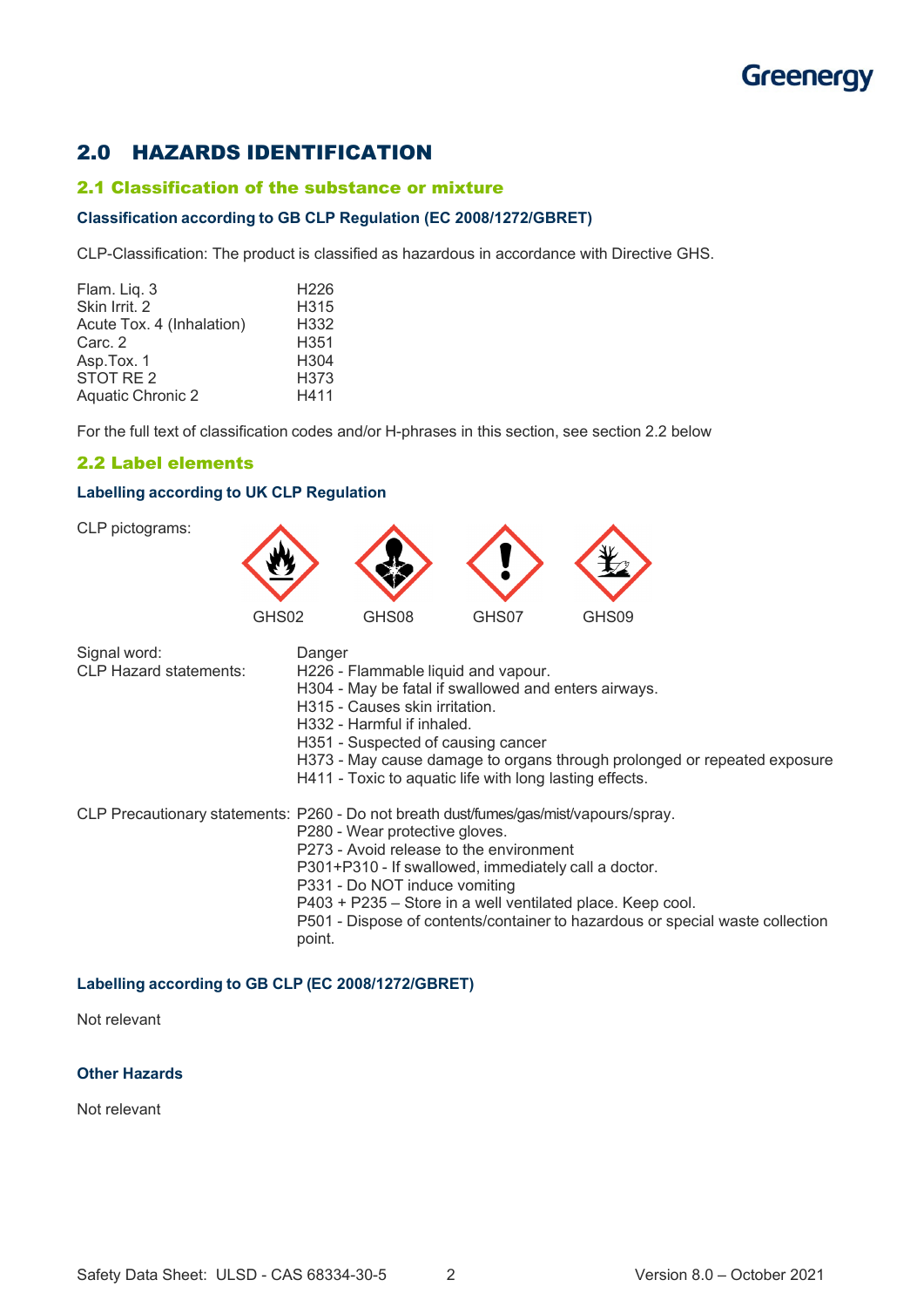

# 3.0 COMPOSITION / INFORMATION ON INGREDIENTS

## 3.1 Substances

| Substance name | <b>Product Identifier</b>                                                 | $\frac{0}{0}$ | <b>Classification according to</b><br>(EC 2008/1272/GBRET)<br>[CLP/GHS]                                                                                                        |
|----------------|---------------------------------------------------------------------------|---------------|--------------------------------------------------------------------------------------------------------------------------------------------------------------------------------|
| Fuels, diesel  | CAS no:<br>68334-30-5<br>EC no:<br>269-822-7<br>EC Index:<br>649-224-00-6 | $>93\%$       | H226 - Flam. Liq. 3<br>H315 - Skin Irrit. 2<br>H332 - Acute Tox. 4 (Inhalation)<br>H351 - Carc. 2<br><b>H373 - STOT RE 2</b><br>H411 - Aquatic Chronic 2<br>H304 - Asp. Tox. 1 |

For the full text of classification codes and/or H-phrases in this section, see section 2.2

## 3.2 Mixtures

Product may contain up to 7% (v/v) of C16-C18 Fatty acid methyl esters

# 4.0 FIRST AID MEASURES

## 4.1 Description of first aid measures

| Inhalation:   | Keep at rest.<br>Move to fresh air.<br>Consult a physician if necessary.                                                   |
|---------------|----------------------------------------------------------------------------------------------------------------------------|
| Skin contact: | After contact with skin, wash immediately with plenty of soap and water.<br>If skin irritation persists, call a physician. |
| Eye contact:  | Rinse immediately with plenty of water, also under the eyelids, for at least 15<br>minutes.<br>Obtain medical attention.   |
| Ingestion:    | Do NOT induce vomiting.<br>Rinse mouth.<br>Drink plenty of water.<br>Obtain medical attention.                             |

# 4.2 Most important symptoms and effects, both acute and delayed

| Inhalation:   | May cause irritation of respiratory tract. Inhalation of high vapour concentrations<br>may cause symptoms like headache, dizziness, tiredness, nausea and vomiting. |
|---------------|---------------------------------------------------------------------------------------------------------------------------------------------------------------------|
| Skin contact: | Repeated exposure may cause skin dryness or cracking.                                                                                                               |
| Eye contact:  | Contact with eyes may cause irritation.                                                                                                                             |
| Ingestion:    | Harmful: may cause lung damage if swallowed. Ingestion may cause<br>gastrointestinal irritation, nausea, vomiting and diarrhoea.                                    |

# 4.3 Indication of immediate medical attention and special treatment needed

No data available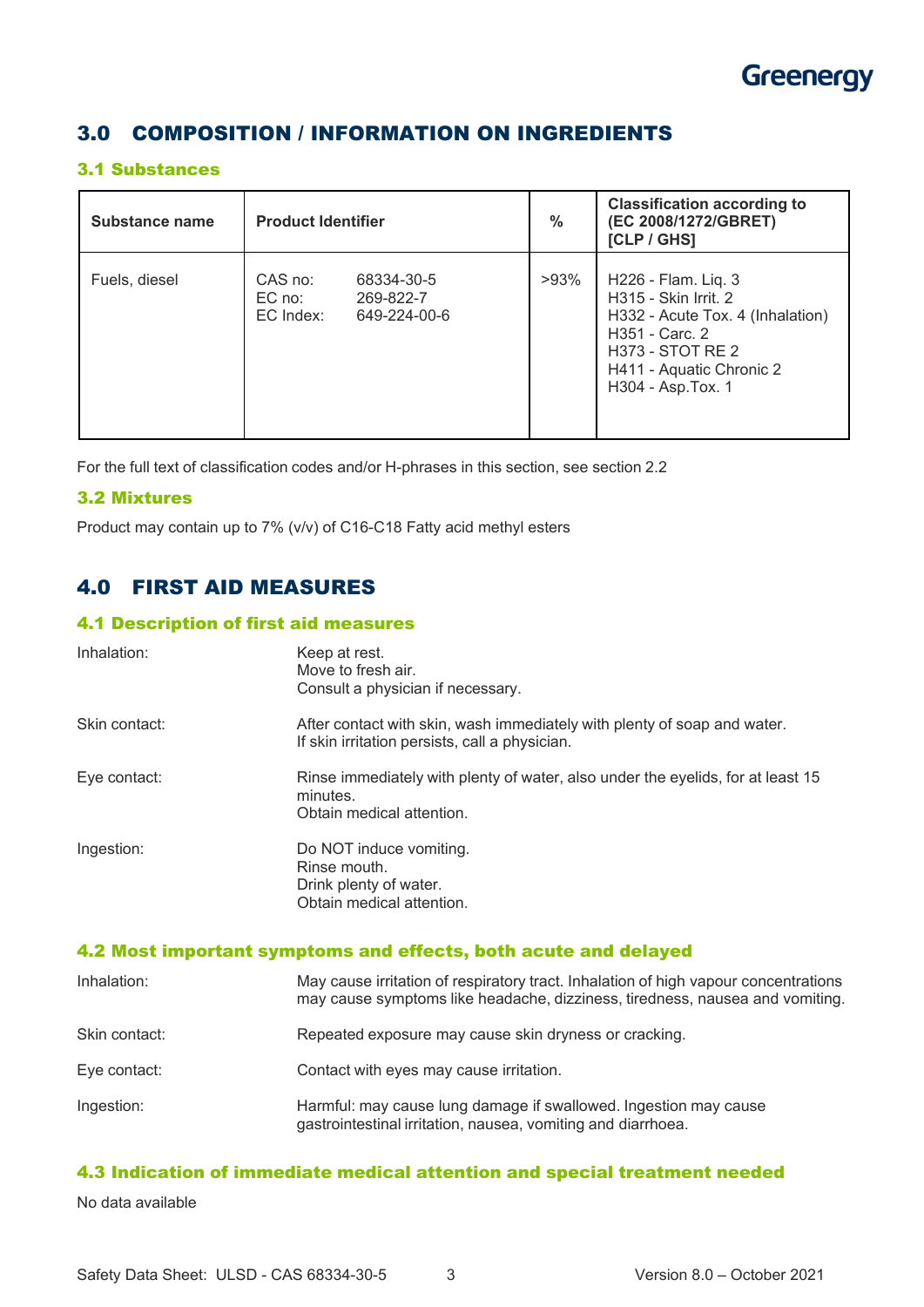# 5.0 FIRE-FIGHTING MEASURES

# 5.1 Extinguishing media

Suitable extinguishing media: Use dry chemical, CO2, water spray or alcohol resistant foam.

Extinguishing media which High volume water jet shall not be used for safety reasons:

### 5.2 Special hazards arising from the substance or mixture

| Fire Hazard:      | Combustible material                                                                                                                                                                                                                                                                                                                                                                                                                                                                                          |
|-------------------|---------------------------------------------------------------------------------------------------------------------------------------------------------------------------------------------------------------------------------------------------------------------------------------------------------------------------------------------------------------------------------------------------------------------------------------------------------------------------------------------------------------|
| Specific hazards: | Vapours may form explosive mixture with air. Vapours are heavier than air and<br>may spread along floors. Flash back possible over considerable distance. The<br>pressure in sealed containers can increase under the influence of heat. Cool<br>containers / tanks with water spray. Burning produces noxious and toxic fumes.<br>Possible decomposition products are: COx, H2S, SOx Fire residues and<br>contaminated fire extinguishing water must be disposed of in accordance with<br>local regulations. |
|                   |                                                                                                                                                                                                                                                                                                                                                                                                                                                                                                               |

### 5.3 Advice for firefighters

Special protective equipment Wear personal protective equipment. Wear self-contained breathing apparatus for fire-fighters: for firefighting if necessary.

# 6.0 ACCIDENTAL RELEASE MEASURES

#### 6.1 Personal precautions, protective equipment and emergency procedures

Personal precautions: Wear personal protective equipment. See also section 8. Evacuate personnel to safe areas. Avoid contact with skin, eyes and clothing. Do not breathe vapours or spray mist. Do not smoke.

#### 6.2 Environmental precautions

Environmental precautions: Do not flush into surface water or sanitary sewer system.

#### 6.3 Methods and materials for containment and cleaning up

Methods for cleaning up: Remove all sources of ignition. Do not use tools which may produce sparks. Prevent further leakage or spillage if safe to do so. Soak up with inert absorbent material (e.g. sand, silica gel, acid binder, universal binder, sawdust). Dam up. Sweep up and shovel into suitable containers for disposal. After cleaning, flush away traces with water. Dispose of in accordance with local regulations.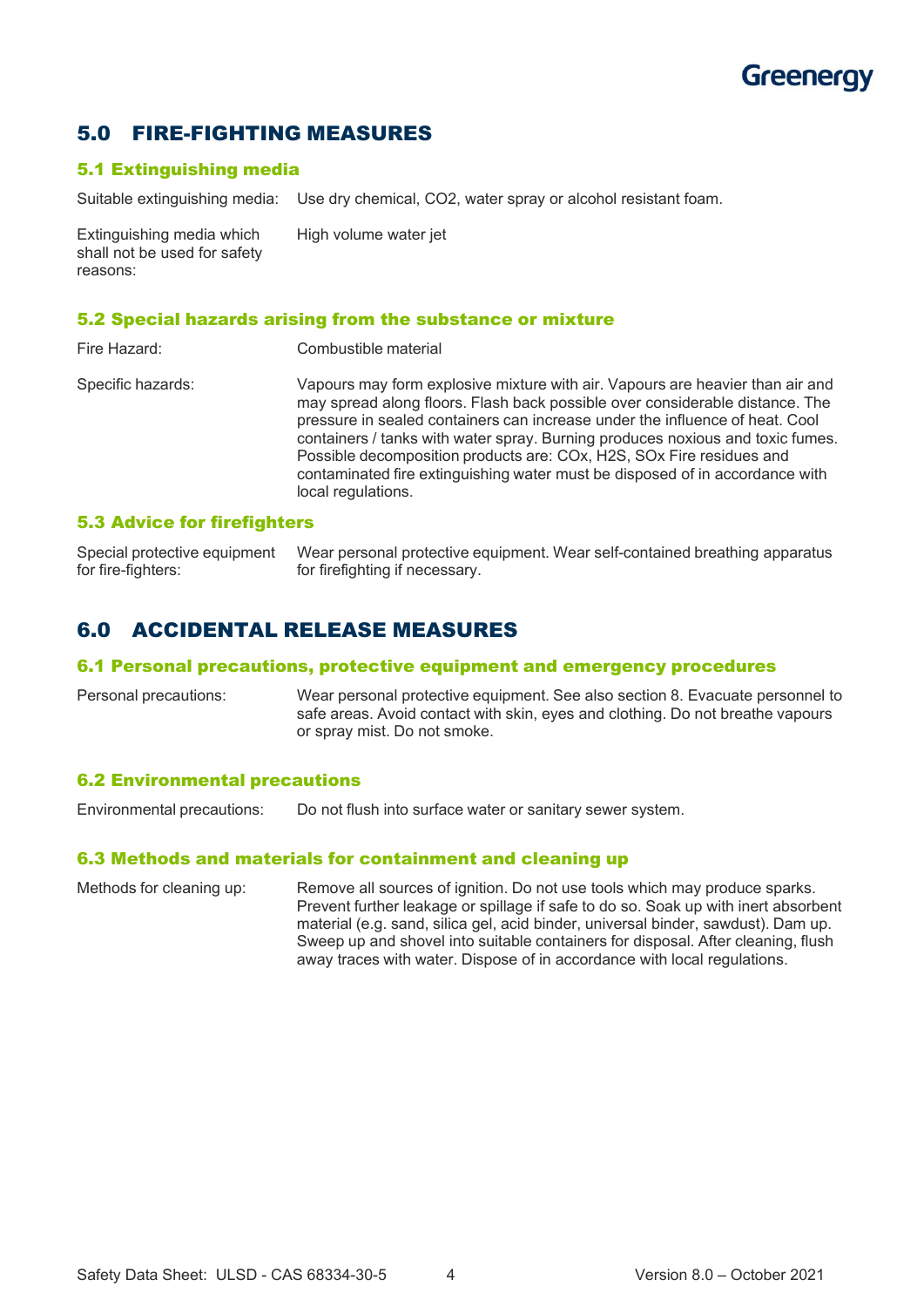

# 7.0 HANDLING AND STORAGE

# 7.1 Precautions for safe handling

| Handling:         | Wear personal protective equipment. See also section 8 Always replace cap<br>after use. Avoid contact with skin, eyes and clothing. Do not breathe vapours or<br>spray mist. Use only in well-ventilated areas. Keep away from food, drink and<br>animal feeding stuffs. |
|-------------------|--------------------------------------------------------------------------------------------------------------------------------------------------------------------------------------------------------------------------------------------------------------------------|
|                   | 7.2 Conditions for safe storage, including any incompatibilities                                                                                                                                                                                                         |
| Storage:          | Do not store near or with any of the incompatible materials listed in section 10.<br>Store in original container. Keep tightly closed in a dry, cool and well- ventilated<br>place.                                                                                      |
| Hygiene measures: | Handle in accordance with good industrial hygiene and safety practice.<br>Wash hands and face before breaks and immediately after handling the product.<br>Use only in area provided with appropriate exhaust ventilation.                                               |

# 7.3 Specific end use(s)

# 8.0 EXPOSURE CONTROLS/PERSONAL PROTECTION

see Exposure scenarios

# 8.1 Control parameters

| Component:                     | Fuels, diesel (68334-30-5)             |  |
|--------------------------------|----------------------------------------|--|
| TLV-TWA $(mg/m3)$ :            | 100 (Belgium)                          |  |
| TLV-STEL (mg/m <sup>3</sup> ): | (mist) 10 (United Kingdom); 3 (Sweden) |  |
| DNEL:                          | see Exposure scenarios                 |  |
| PNEC:                          | see Exposure scenarios                 |  |

#### 8.2 Exposure controls

| Respiratory protection: | In case of insufficient ventilation wear suitable respiratory equipment.<br>Recommended Filter type: A (EN 141) Respirator with a half face mask (EN<br>140) Full face mask (EN 136)                                                                                                                                                                                                                                                                                                                               |
|-------------------------|--------------------------------------------------------------------------------------------------------------------------------------------------------------------------------------------------------------------------------------------------------------------------------------------------------------------------------------------------------------------------------------------------------------------------------------------------------------------------------------------------------------------|
| Hand protection:        | Wear chemically resistant gloves tested for breakthrough time for gas oil in<br>accordance with EN374. The selection of specific gloves for a specific<br>application and time of use in a working area, should also take into account<br>other factors on the working space, such as (but not limited to): other chemicals<br>that are possibly used, physical requirements (protection against cutting/drilling,<br>skill, thermal protection), and the instructions/specification of the supplier of<br>gloves. |
| Eye protection:         | Safety glasses (EN 166)                                                                                                                                                                                                                                                                                                                                                                                                                                                                                            |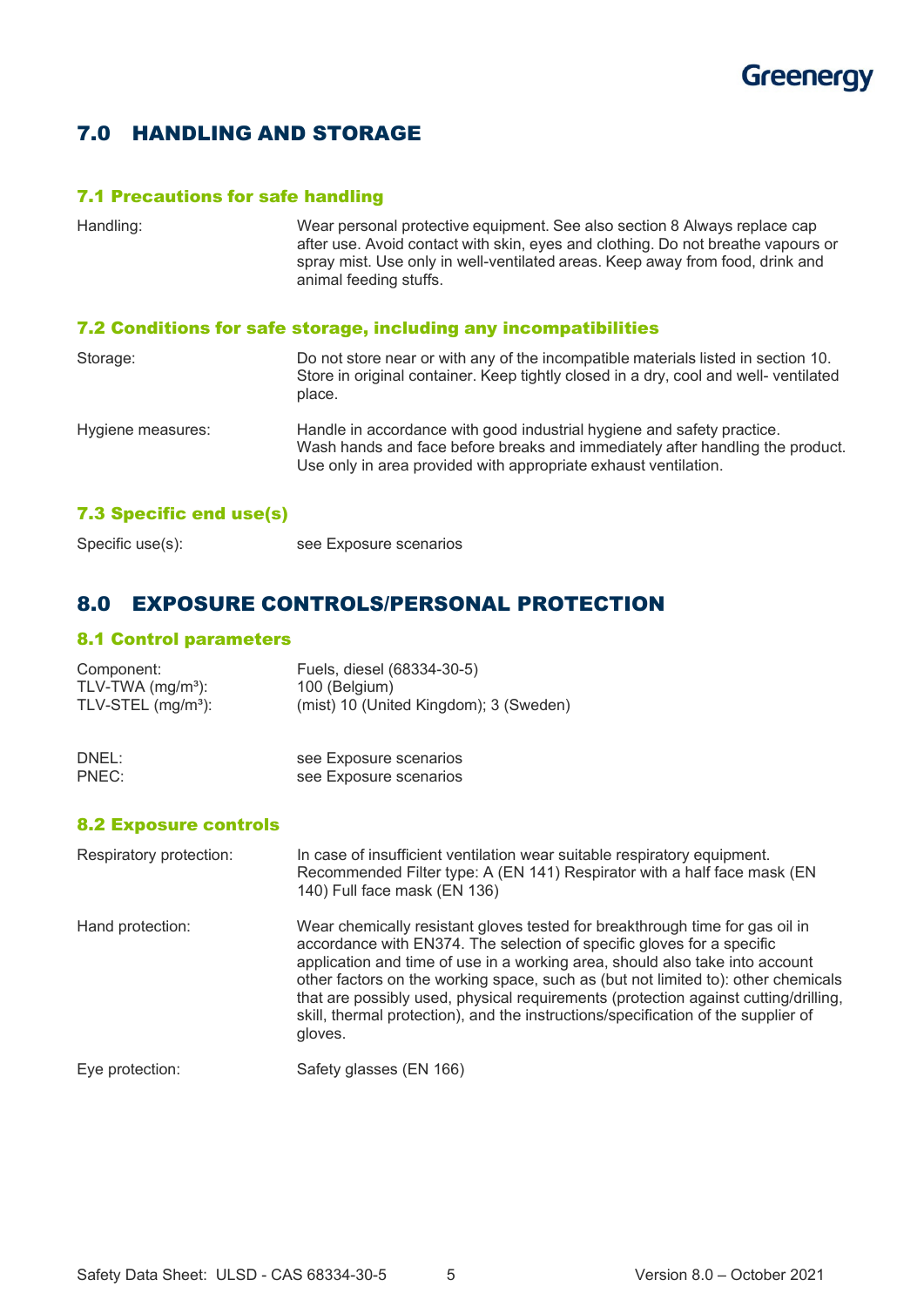# 9.0 PHYSICAL AND CHEMICAL PROPERTIES

## 9.1 Information on basic physical and chemical properties

| Appearance:                   | liquid                                      |
|-------------------------------|---------------------------------------------|
| Colour:                       | pale yellow                                 |
| Odour:                        | characteristic                              |
| pH:                           | not applicable                              |
| Boiling point/boiling range:  | ca. 170 - 370 °C                            |
| Melting point/range:          | no data available                           |
| Flash point:                  | ca. $> 55 °C$                               |
| Explosive properties:         | no data available                           |
| Oxidizing properties:         | no data available                           |
| Evaporation rate:             | no data available                           |
| Vapour pressure:              | $\sim$ < 1 kPa @ 20°C                       |
| Vapour density:               | no data available                           |
| Solubility in other solvents: | slightly soluble (<20 mg/l, $20^{\circ}$ C) |
| Viscosity:                    | $2.0 - 4.5$ mm/s <sup>2</sup> @ 40°C        |
| Density:                      | 820 - 845 kg/m <sup>3</sup> @ 15°C          |
| Partition coefficient:        | $\sim$ > 3 (n-octanol/water)                |

## 9.2 Other information

No data available

# 10.0 STABILITY AND REACTIVITY

#### 10.1 Reactivity

Reactivity: Flammable liquid

See also section 10.5

# 10.2 Chemical stability

Stability: Stable under normal conditions.

## 10.3 Possibility of hazardous reactions

No data available

# 10.4 Conditions to avoid

Conditions to avoid: Heat, flames and sparks.

#### 10.5 Incompatible materials

Incompatible materials: Incompatible with strong acids and oxidizing agents. Bases

## 10.6 Hazardous decomposition products

| Hazardous decomposition products: | Burning produces noxious and toxic fumes. Possible decomposition |
|-----------------------------------|------------------------------------------------------------------|
|                                   | products are: $COx$ , $H_2S$ and $SOx$ .                         |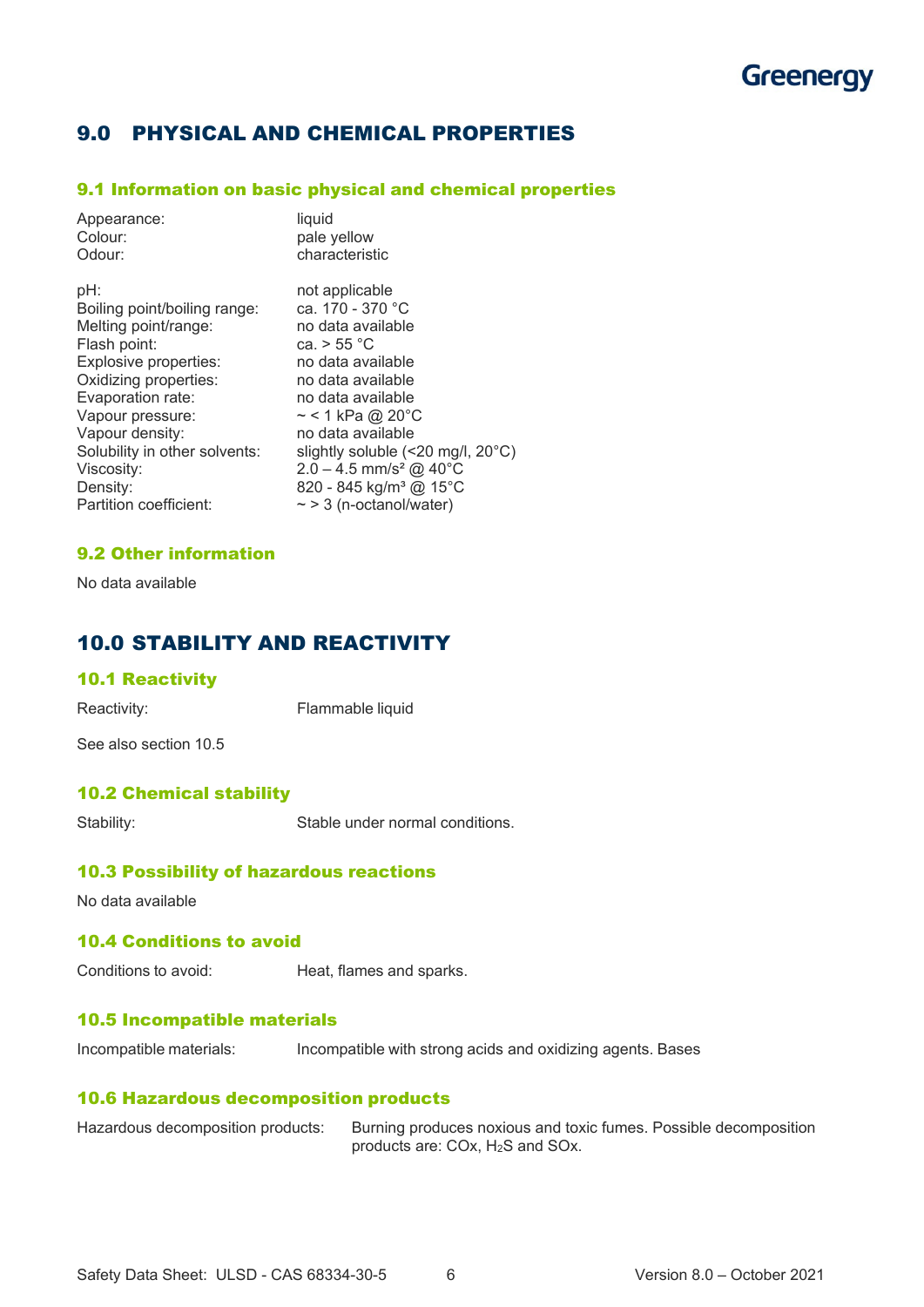# 11. TOXICOLOGICAL INFORMATION

# 11.1 Information on toxicological effects

#### **General Information**

| <b>Acute toxicity</b> |                                                                                                                                                                        |
|-----------------------|------------------------------------------------------------------------------------------------------------------------------------------------------------------------|
| <b>Component:</b>     | Fuels, diesel (68334-30-5)                                                                                                                                             |
| LD50/oral/rat:        | > 5000 mg/kg                                                                                                                                                           |
| Inhalation:           | May cause irritation of respiratory tract. Inhalation of high vapour concentrations<br>may cause symptoms like headache, dizziness, tiredness, nausea and<br>vomiting. |
| Skin contact:         | Repeated exposure may cause skin dryness or cracking. Eye contact<br>Contact with eyes may cause irritation.                                                           |
| Ingestion:            | Harmful: may cause lung damage if swallowed. Ingestion may cause<br>gastrointestinal irritation, nausea, vomiting and diarrhoea.                                       |
| Chronic toxicity      |                                                                                                                                                                        |
| Chronic toxicity:     | Limited evidence of a carcinogenic effect.                                                                                                                             |
| Further information   |                                                                                                                                                                        |
| No data available     |                                                                                                                                                                        |

# 12. ECOLOGICAL INFORMATION

# 12.1 Toxicity

| Ecotoxicity effects: | Toxic to aquatic organisms, may cause long-term adverse effects in the aquatic<br>environment. |
|----------------------|------------------------------------------------------------------------------------------------|
| Component:           | Fuels, diesel (68334-30-5)                                                                     |

LC50/96h/fish: 54 mg/l (Jordanella floridae)

## 12.2 Persistence and degradability

Persistence and degradability: No information available.

#### 12.3 Bioaccumulative potential

Bioaccumulation: May cause bioaccumulation.<br>Partition coefficient:  $\sim$  > 3 (n-octanol/water)  $\sim$  > 3 (n-octanol/water)

### 12.4 Mobility in soil

Mobility: slightly soluble

## 12.5 Results of PBT and vPvB assessment

No data available

### 12.6 Other adverse effects

No data available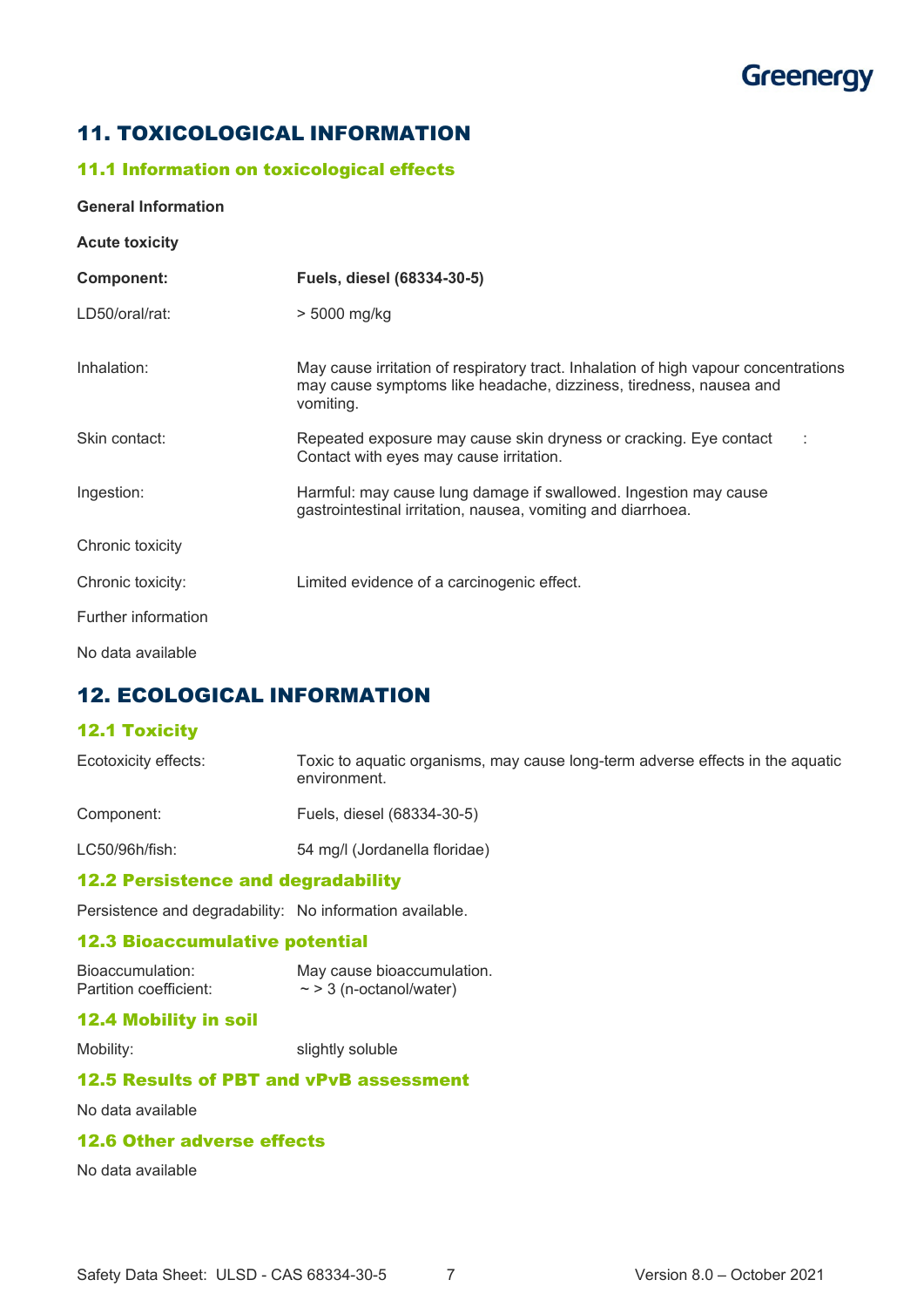# 13.0 DISPOSAL CONSIDERATIONS

## 13.1 Waste treatment methods

| Waste from residues /<br>unused products: | Dispose of in accordance with local and national regulations. Where possible,<br>recycling is preferred to disposal or incineration                                                                                                                                                                             |
|-------------------------------------------|-----------------------------------------------------------------------------------------------------------------------------------------------------------------------------------------------------------------------------------------------------------------------------------------------------------------|
| Contaminated packaging:                   | Do not burn, or use a cutting torch on, the empty drum. Do not puncture or<br>incinerate.                                                                                                                                                                                                                       |
|                                           | Codes of waste (SI 2005/894): The following Waste Codes are only suggestions: 130701 - fuel oil and diesel<br>150110 - packaging containing residues of or contaminated by dangerous<br>substances Waste codes should be assigned by the user, preferably in<br>discussion with the waste disposal authorities. |

# 14. TRANSPORT INFORMATION

## 14.1 UN Number

UN number : 1202

## 14.2 UN proper shipping name

Proper shipping name : GAS OIL / DIESEL FUEL / HEATING OIL, LIGHT

## 14.3 Transport hazard class(es)

## **14.3.1 Overland transport**

| Class:                                         | 3 - Flammable liquids |                            |
|------------------------------------------------|-----------------------|----------------------------|
| Danger code:                                   | 30                    |                            |
| ADR classification code:<br>ADR danger labels: |                       | E1<br>3 - Flammable liquid |

Orange plates:

| Kip |  |
|-----|--|
| 202 |  |

| ADR tunnel restriction code: | D/E ADR        |
|------------------------------|----------------|
| limited quantities:          | LQ07           |
| ADR excepted quantities:     | F <sub>1</sub> |

### **Inland waterway transport (ADN/ADNR)**

| ADNR class: |  |
|-------------|--|
|-------------|--|

# **14.3.2 Transport by sea**

| Class: | 3 - Flammable liquids |
|--------|-----------------------|
| EmS:   | F-E, S-E              |

## **14.3.3 Air transport**

Class: 3 - Flammable liquids